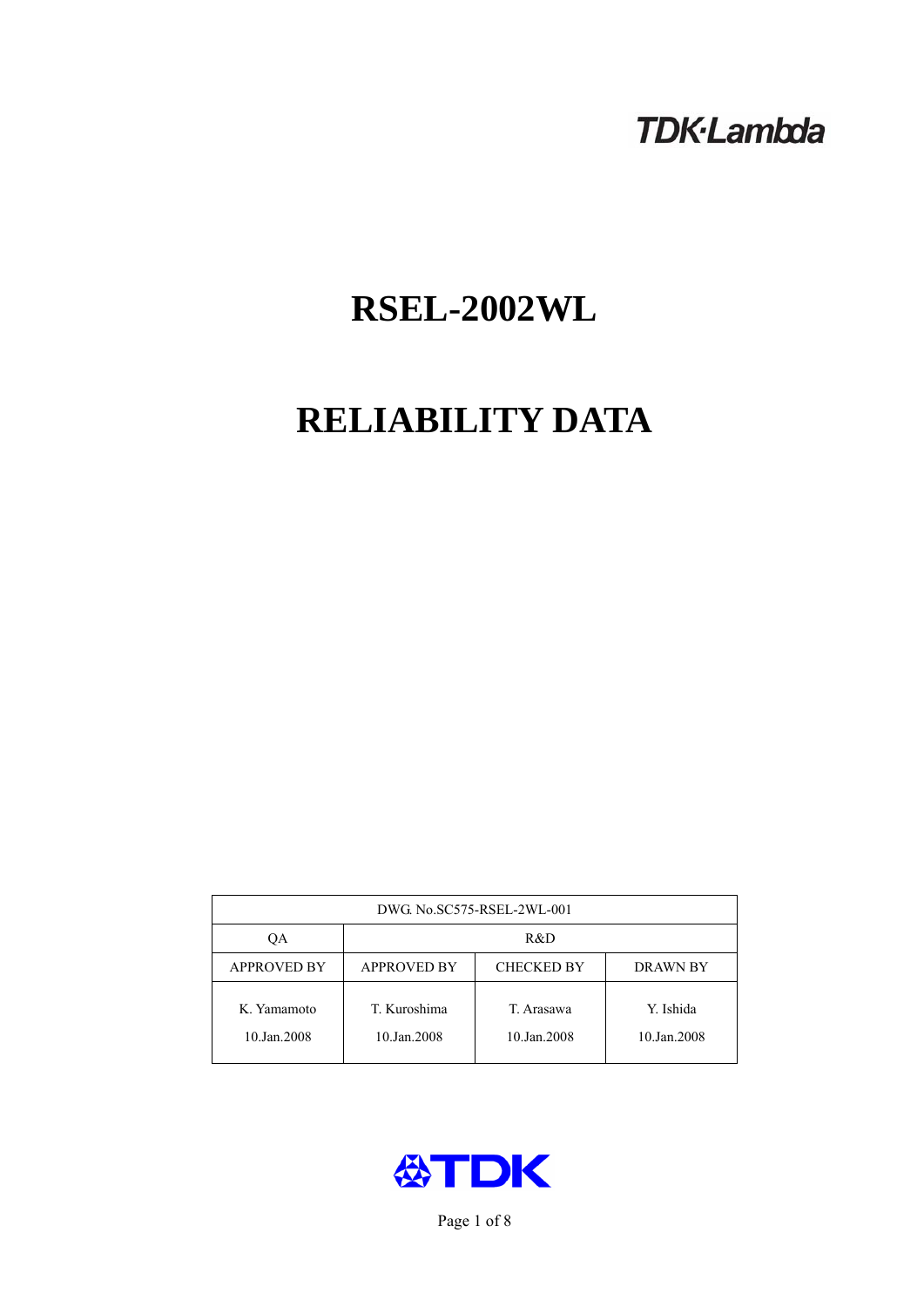#### **RSEL-2002WL**

# **I N D E X**

|                                     | Page   |
|-------------------------------------|--------|
| 1. Calculated Values of MTBF        | Page-3 |
| 2. Vibration Test                   | Page-4 |
| 3. Heat Cycle Test                  | Page-5 |
| 4. Humidity Test                    | Page-6 |
| 5. High Temperature Resistance Test | Page-7 |
| 6. Low Temperature Storage Test     | Page-8 |

The following data are typical values. As all units have nearly the same characteristics, the data to be considered as ability values.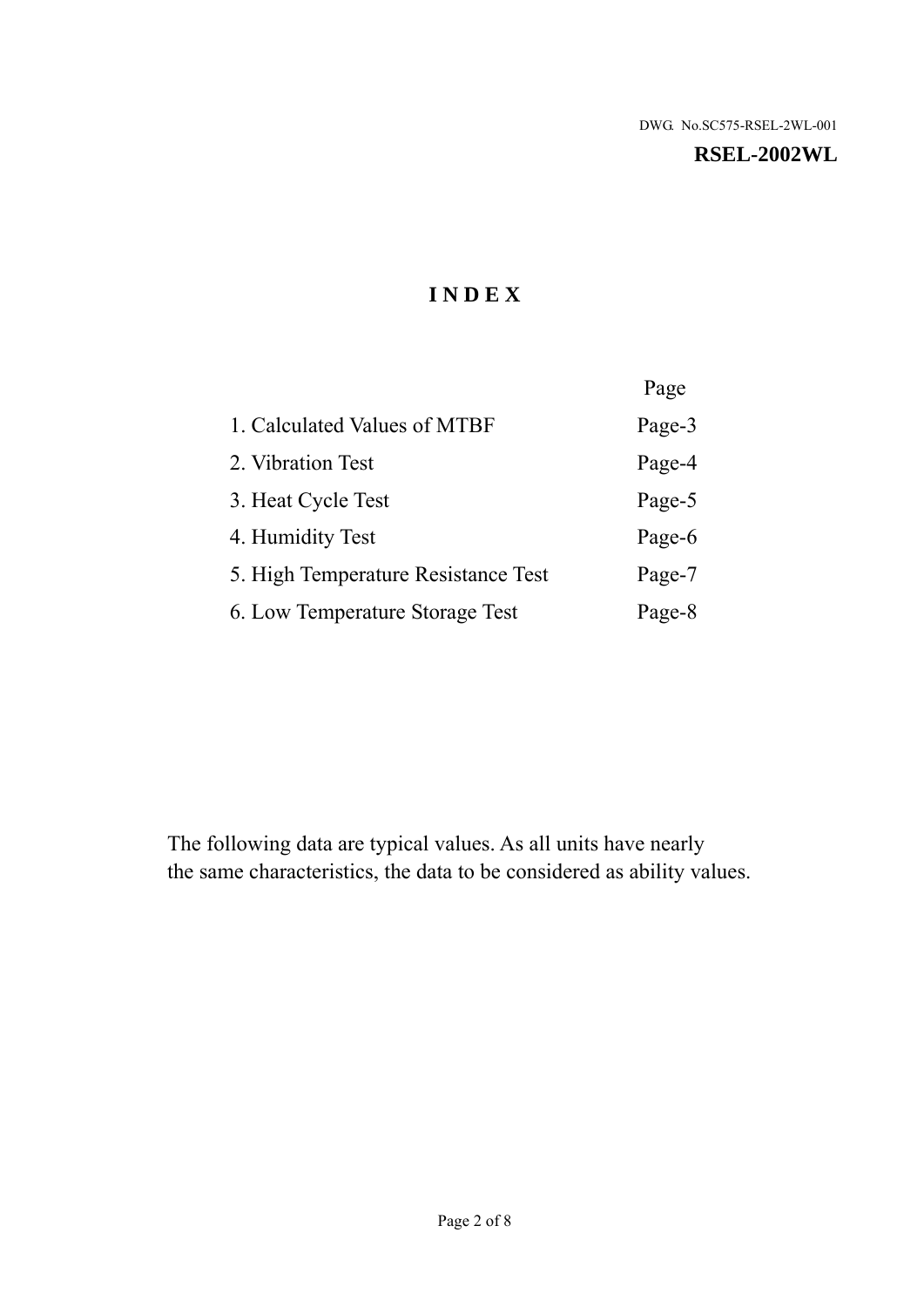#### **RSEL-2002WL**

1. Calculated values of MTBF

MODEL : RSEL-2002WL

(1) Calculating Method

 Calculated based on parts stress reliability projection of MIL-HDBK-217F NOTICE2.

Individual failure rates  $\lambda$  G is given to each part and MTBF is calculated by the count of each part.

$$
MTBF = \frac{1}{\lambda_{\text{equip}}} = \frac{1}{\sum_{i=1}^{n} N_i (\lambda_G \pi_Q)_i} \times 10^6 \text{ (hours)}
$$

| $\lambda$ equip | : Total equipment failure rate (Failure / $10^6$ Hours)                   |
|-----------------|---------------------------------------------------------------------------|
| $\lambda$ G     | : Generic failure rate for the $\hbar$ generic part                       |
|                 | (Failure/ $10^6$ Hours)                                                   |
| Ni              | : Quantity of <i>i</i> th generic part                                    |
| N               | : Number of different generic part categories                             |
| $\pi Q$         | : Generic quality factor for the <i>i</i> th generic part ( $\pi Q = 1$ ) |
|                 |                                                                           |

- (2) MTBF Values
	- GF : Ground, Fixed

 $MTBF = 26,441,036$  (Hours)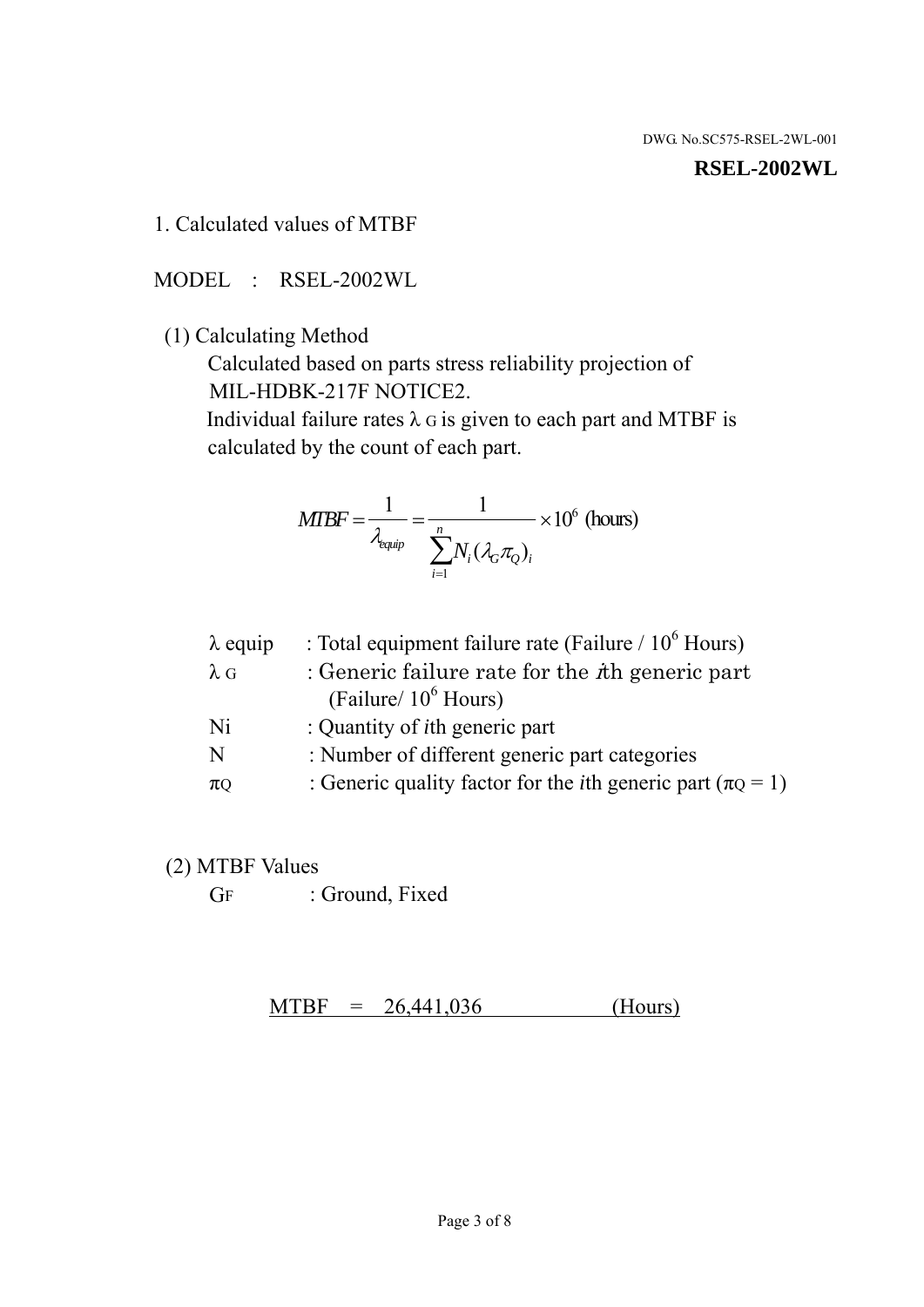#### **RSEL-2002WL**

2. Vibration Test

## MODEL : RSEL-2002WL (Representation Product : RSEL-2006W)

- (1) Vibration Test Class Frequency Variable Endurance Test
- (2) Equipment Used Controller VS-1000-6, Vibrator 905-FN ( IMV CORP.)
- (3) The Number of D.U.T. (Device Under Test) 5 units
- (4) Test Condition
	- · Frequency : 10~55Hz
	- · Amplitude : 1.5mm, Sweep for 1 min.
	- · Dimension and times : X, Y and Z directions for 2 hours each.

# (5) Test Method

Fix the D.U.T. on the fitting-stage

# (6) Test Results

PASS

#### Typical Sample Data

| . .                                |                                                         |                  |                     |                     |
|------------------------------------|---------------------------------------------------------|------------------|---------------------|---------------------|
| Check item                         | Spec.                                                   |                  | <b>Before Test</b>  | After Test          |
|                                    | Differential Mode: 25dBmin.                             | 1 MHz            | 47.70               | 47.24               |
|                                    |                                                         | 30 MHz           | 60.94               | 59.16               |
| Attenuation (dB)                   | Common Mode: 25dBmin.                                   | 1 MHz            | 37.62               | 37.84               |
|                                    |                                                         | $10 \text{ MHz}$ | 55.26               | 55.38               |
| Leakage Current (mA)               | Line1<br>$1mA$ max. $(250V, 60Hz)$<br>Line <sub>2</sub> |                  | 0.30                | 0.29                |
|                                    |                                                         | 0.30             | 0.29                |                     |
| DC Resistance $(m\Omega)$          | $80m \Omega$ max.                                       |                  | 24.96               | 25.50               |
| <b>Test Voltage</b>                | $L-L: 1768Vdc$ 60s.                                     |                  | OK                  | OK.                 |
|                                    | $L-E$ : 2500Vac 60s.                                    |                  |                     |                     |
| Isolation Resistance ( $M\Omega$ ) | $100M \Omega$ min. (500Vdc 60s)                         |                  | $3.9 \times 10^{6}$ | $4.5 \times 10^{6}$ |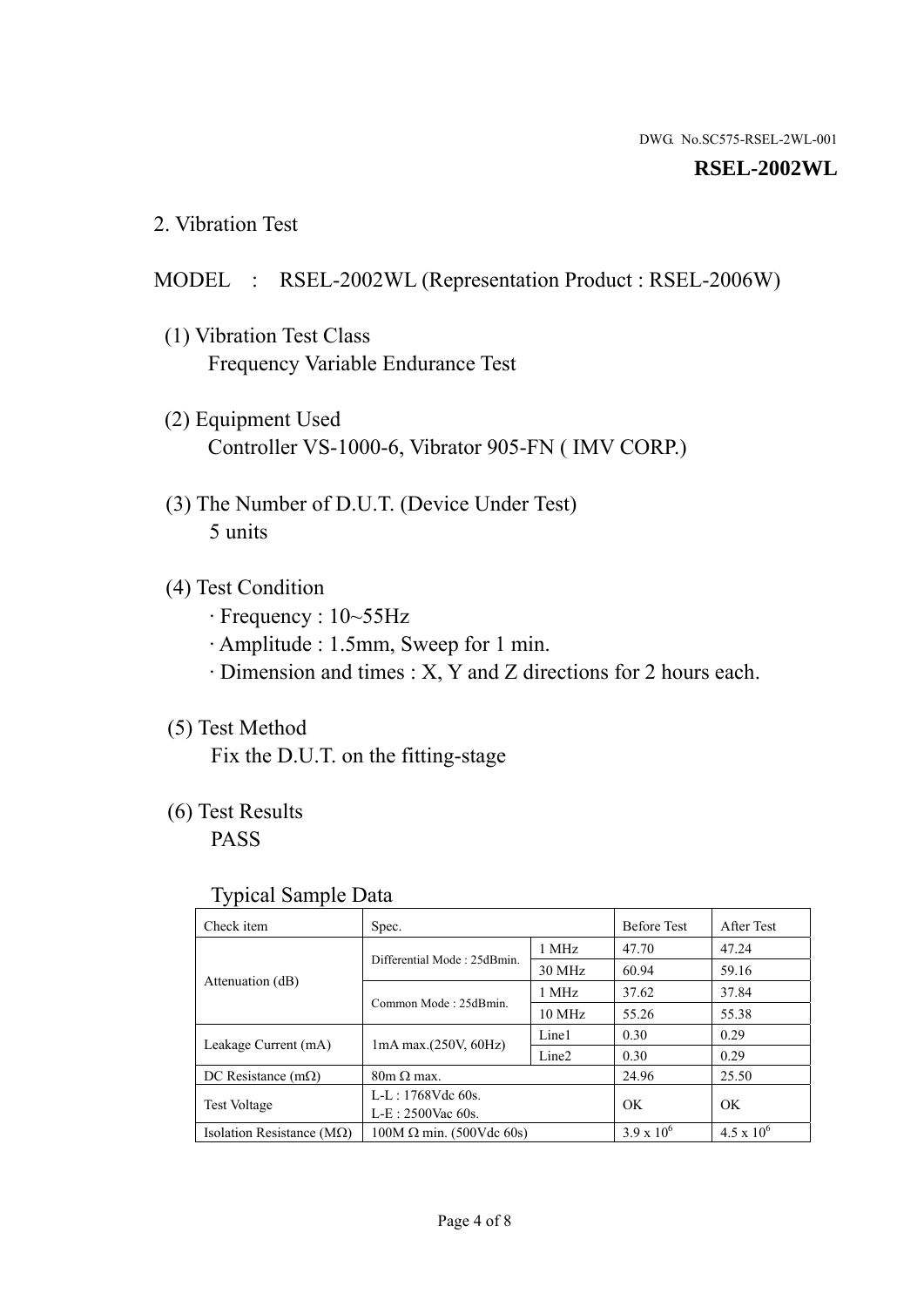1 cycle

30min.

3min.

30min.

3. Heat Cycle Test

# MODEL : RSEL-2002WL (Representation Product : RSEL-2006W)

- (1) Equipment Used TEMPERATURE CHAMBER TSA-71H-W (ESPEC CORP.)
- (2) The Number of D.U.T. (Device Under Test) 5 units
- (3) Test Conditions
	- · Ambient Temperature : -25~+85°C · Test Cycles : 100cycles
- (4) Test Method

 Before the test check if there is no abnormal characteristics and put the D.U.T. in the testing chamber. Then test it in the above cycles, After the test is completed leave it for 1 hour at room temperature and check it if there is no abnormal each characteristics.

 $+85$ °C

 $-25$ °C

(5) Test Results

PASS

| <b>Typical Sample Data</b> |  |
|----------------------------|--|
|                            |  |

| Check item                         | Spec.                           |                   | <b>Before Test</b> | After Test          |
|------------------------------------|---------------------------------|-------------------|--------------------|---------------------|
|                                    | Differential Mode: 25dBmin.     | 1 MHz             | 47.64              | 47.86               |
|                                    |                                 | 30 MHz            | 58.32              | 59.54               |
| Attenuation (dB)                   | Common Mode: 25dBmin.           | 1 MHz             | 37.94              | 39.00               |
|                                    |                                 | 10 MHz            | 54.52              | 56.02               |
| Leakage Current (mA)               | $1mA$ max. $(250V, 60Hz)$       | Line1             | 0.30               | 0.33                |
|                                    |                                 | Line <sub>2</sub> | 0.29               | 0.34                |
| DC Resistance $(m\Omega)$          | $80m \Omega$ max.               |                   | 25.54              | 25.18               |
| <b>Test Voltage</b>                | $L-L: 1768Vdc$ 60s.             |                   | OK                 | OK                  |
|                                    | $L-E: 2500$ Vac 60s.            |                   |                    |                     |
| Isolation Resistance ( $M\Omega$ ) | $100M \Omega$ min. (500Vdc 60s) |                   | $4.9 \times 10^6$  | $4.2 \times 10^{6}$ |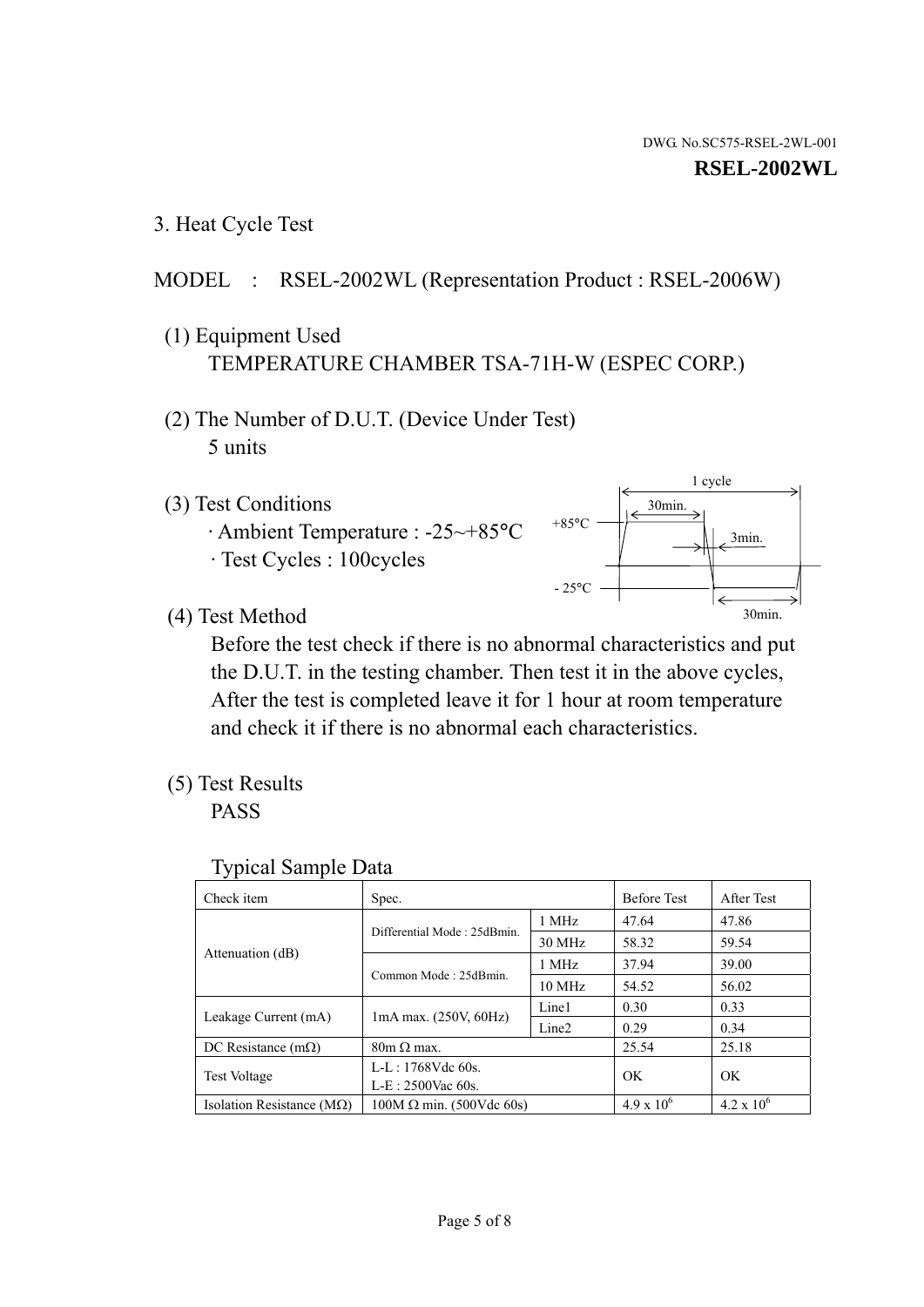4. Humidity Test

# MODEL : RSEL-2002WL (Representation Product : RSEL-2006W)

- (1) Equipment Used TEMP. & HUMID. CHAMBER PR-4KT (ESPEC CORP.)
- (2) The Number of D.U.T. (Device Under Test) 5 units

### (3) Test Conditions

- · Ambient Temperature : +40°C
- · Test Time : 500 hours
- · Ambient Humidity : 90~95% RH No Dewdrop

# (4) Test Method

 Before the test check if there is no abnormal characteristics and put the D.U.T. in the testing chamber. Then test it in the above conditions. After the test is completed leave it for 1 hour at room temperature and check it if there is no abnormal each characteristics.

# (5) Test Results

PASS

| . .                                |                                 |                   |                     |                     |
|------------------------------------|---------------------------------|-------------------|---------------------|---------------------|
| Check item                         | Spec.                           |                   | <b>Before Test</b>  | After Test          |
| Attenuation (dB)                   |                                 | 1 MHz             | 47.84               | 45.98               |
|                                    | Differential Mode: 25dBmin.     | 30 MHz            | 55.40               | 55.92               |
|                                    | Common Mode: 25dBmin.           | 1 MHz             | 37.24               | 37.92               |
|                                    |                                 | $10 \text{ MHz}$  | 53.44               | 54.30               |
| Leakage Current (mA)               | $1mA$ max. $(250V, 60Hz)$       | Line1             | 0.29                | 0.29                |
|                                    |                                 | Line <sub>2</sub> | 0.30                | 0.28                |
| DC Resistance $(m\Omega)$          | $80m \Omega$ max.               |                   | 25.32               | 25.60               |
| <b>Test Voltage</b>                | $L-L: 1768Vdc$ 60s.             |                   | OK                  | OK                  |
|                                    | $L-E: 2500$ Vac 60s.            |                   |                     |                     |
| Isolation Resistance ( $M\Omega$ ) | $100M \Omega$ min. (500Vdc 60s) |                   | $4.3 \times 10^{6}$ | $4.9 \times 10^{6}$ |

#### Typical Sample Data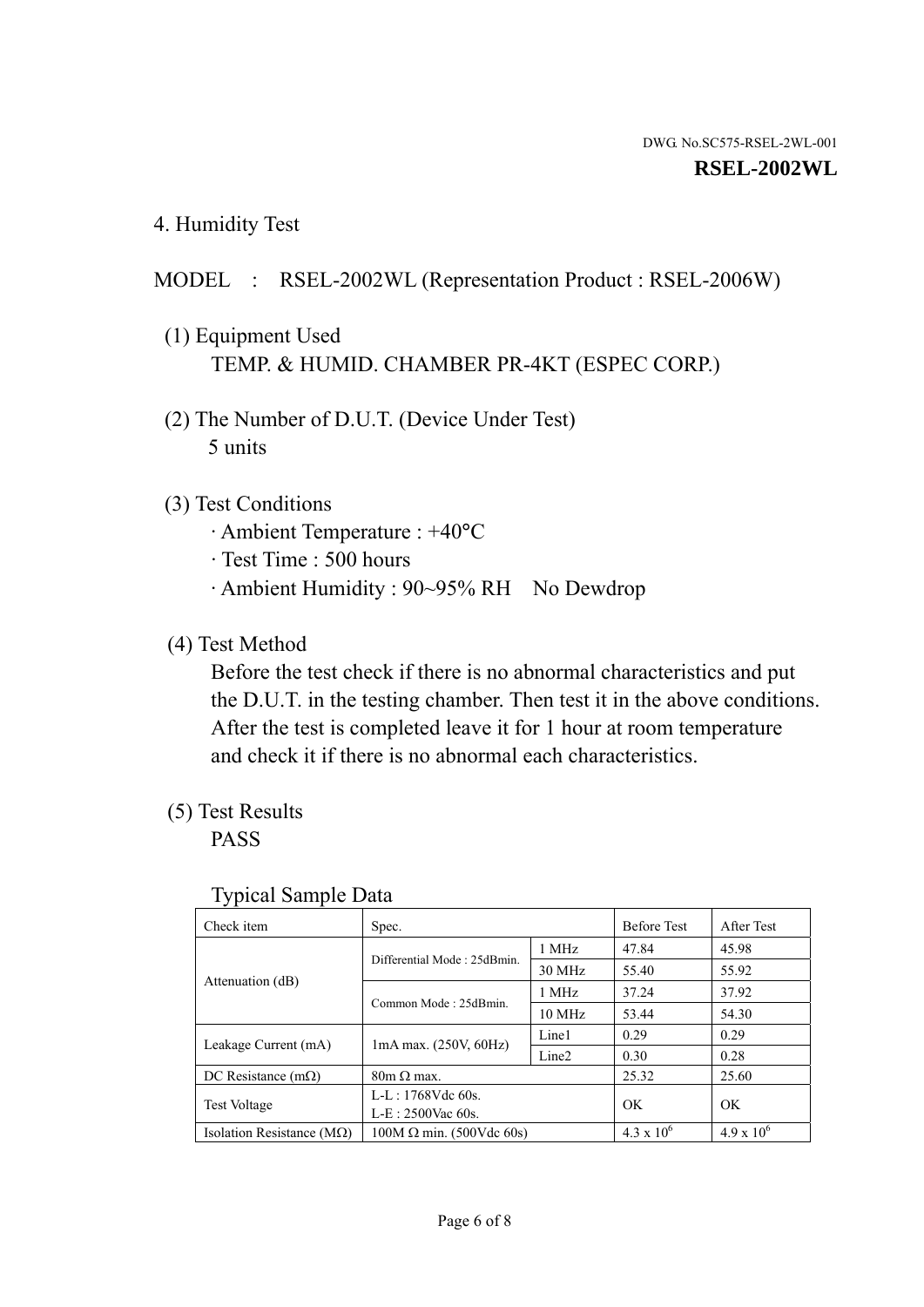5. High Temperature Resistance Test

## MODEL : RSEL-2002WL (Representation Product : RSEL-2006W)

- (1) Equipment Used TEMPERATURE CHAMBER PHH-300 ( ESPEC CORP.)
- (2) The Number of D.U.T. (Device Under Test) 5 units
- (3) Test Conditions
	- · Ambient Temperature : +55°C
	- · Test Time : 500 hours
	- · Operating : DC 6A
- (4) Test Method

 Before the test check if there is no abnormal characteristics and put the D.U.T. in the testing chamber. Then test it in the above conditions. After the test is completed leave it for 1 hour at room temperature and check it if there is no abnormal each characteristics.

(5) Test Results

PASS

| ╯┸                                 |                                                         |        |                     |                     |
|------------------------------------|---------------------------------------------------------|--------|---------------------|---------------------|
| Check item                         | Spec.                                                   |        | <b>Before Test</b>  | After Test          |
|                                    | Differential Mode: 25dBmin.                             | 1 MHz  | 47.32               | 47.38               |
|                                    |                                                         | 30 MHz | 55.64               | 57.74               |
| Attenuation (dB)                   | Common Mode: 25dBmin.                                   | 1 MHz  | 37.52               | 38.78               |
|                                    |                                                         | 10 MHz | 54.78               | 56.06               |
| Leakage Current (mA)               | Line1<br>$1mA$ max. $(250V, 60Hz)$<br>Line <sub>2</sub> |        | 0.30                | 0.30                |
|                                    |                                                         |        | 0.31                | 0.31                |
| DC Resistance $(m\Omega)$          | $80m \Omega$ max.                                       |        | 25.10               | 25.44               |
| <b>Test Voltage</b>                | $L-L: 1768Vdc$ 60s.                                     |        | OK                  | OK                  |
|                                    | $L-E: 2500$ Vac 60s.                                    |        |                     |                     |
| Isolation Resistance ( $M\Omega$ ) | $100M \Omega$ min. (500Vdc 60s)                         |        | $4.4 \times 10^{6}$ | $5.1 \times 10^{6}$ |

#### Typical Sample Data